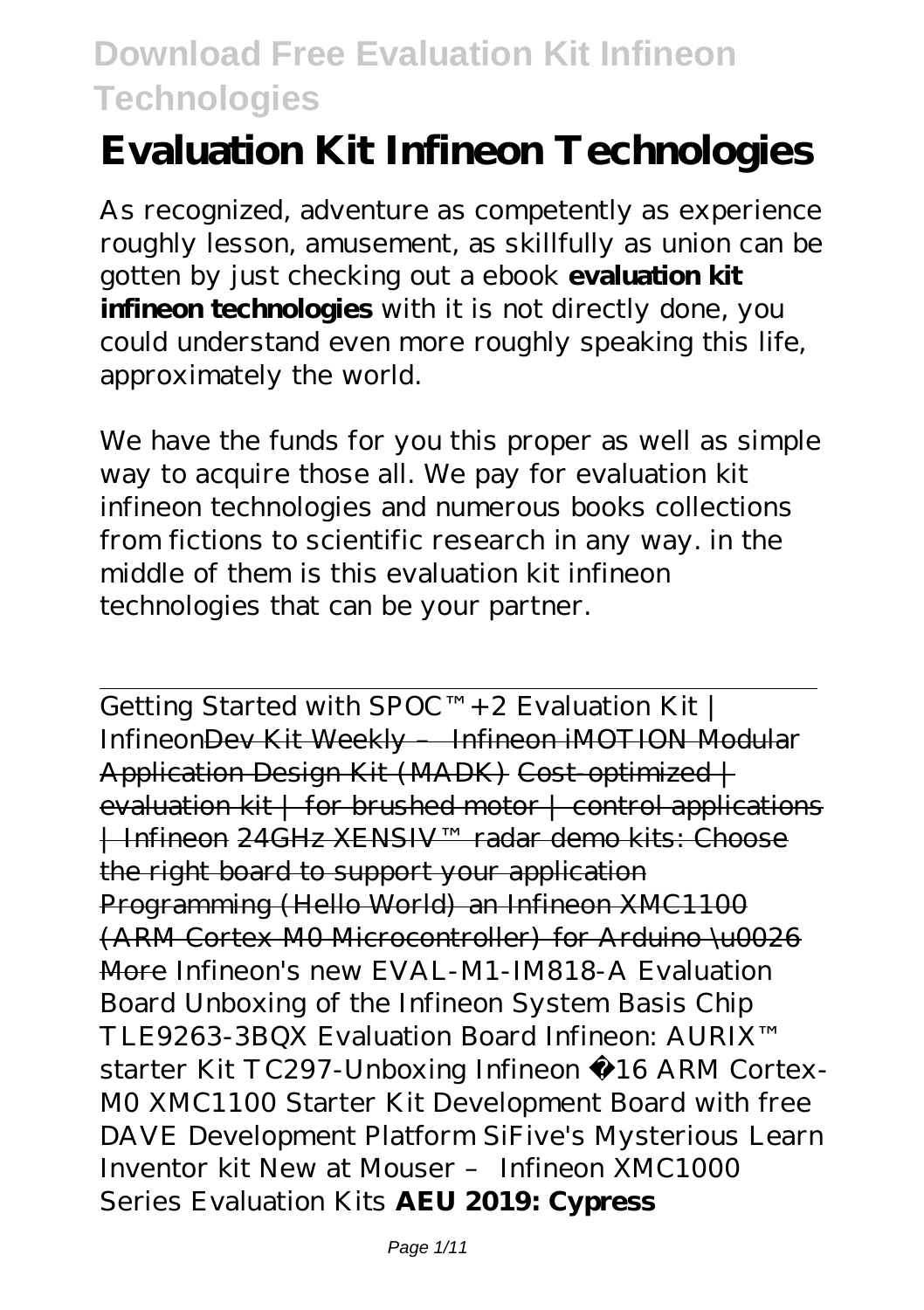**CY8CKIT-148 Evaluation Kit AURIX™ Starter Kit - Unboxing** Embedded Web Server Application with XMC4500 Microcontroller - Infineon Technologies AURIX™ Application Kit - Software components Software Defined Radio Accelerometer Register Map and Arduino Wire, and SD Library Infineon Internship Program @ Corporate Supply Chain, Asia-Pacific - Infineon Technologies Infineon Automotive Solutions | New Product Brief CoolMOS™ CFDA -- the optimum solution for Automotive applications - Infineon Technologies Infineon Automotive Solutions — New Product Brief | Mouser Electronics *Infineon IT Gathering 20 Sep 2020* Würth Elektronik Webinar: Introduction to the 200 W Development Kit Infineon: AURIX™ Application Kit - Main features How to get started with iMOTION™ 2.0 | Infineon *Magnetic sensors | HMI Mini Control for 3D Hall 2GO kits and Shield2Go | Infineon* Infineon Technologies AURIX™ TC3xx Microcontrollers — New Product Brief | Mouser Electronics **Würth Elektronik Webinar: Selecting the right coils for wireless power transfer systems Webinar: Ancortek Software Defined Radar Real World Applications** Holiday Booster (Video#34) *Evaluation Kit Infineon Technologies*

Set up laboratory experiments or a first prototype with Evaluation boards and Kits designed in several configurations to drive IGBT modules, discrete IGBTs and MOSFETs. Please find optimized solutions with tailormade transformers or high voltage gate driver ICs with either integrated coreless transformer or even SOI level shift technology.

*Evaluation Boards for IGBT Devices - Infineon*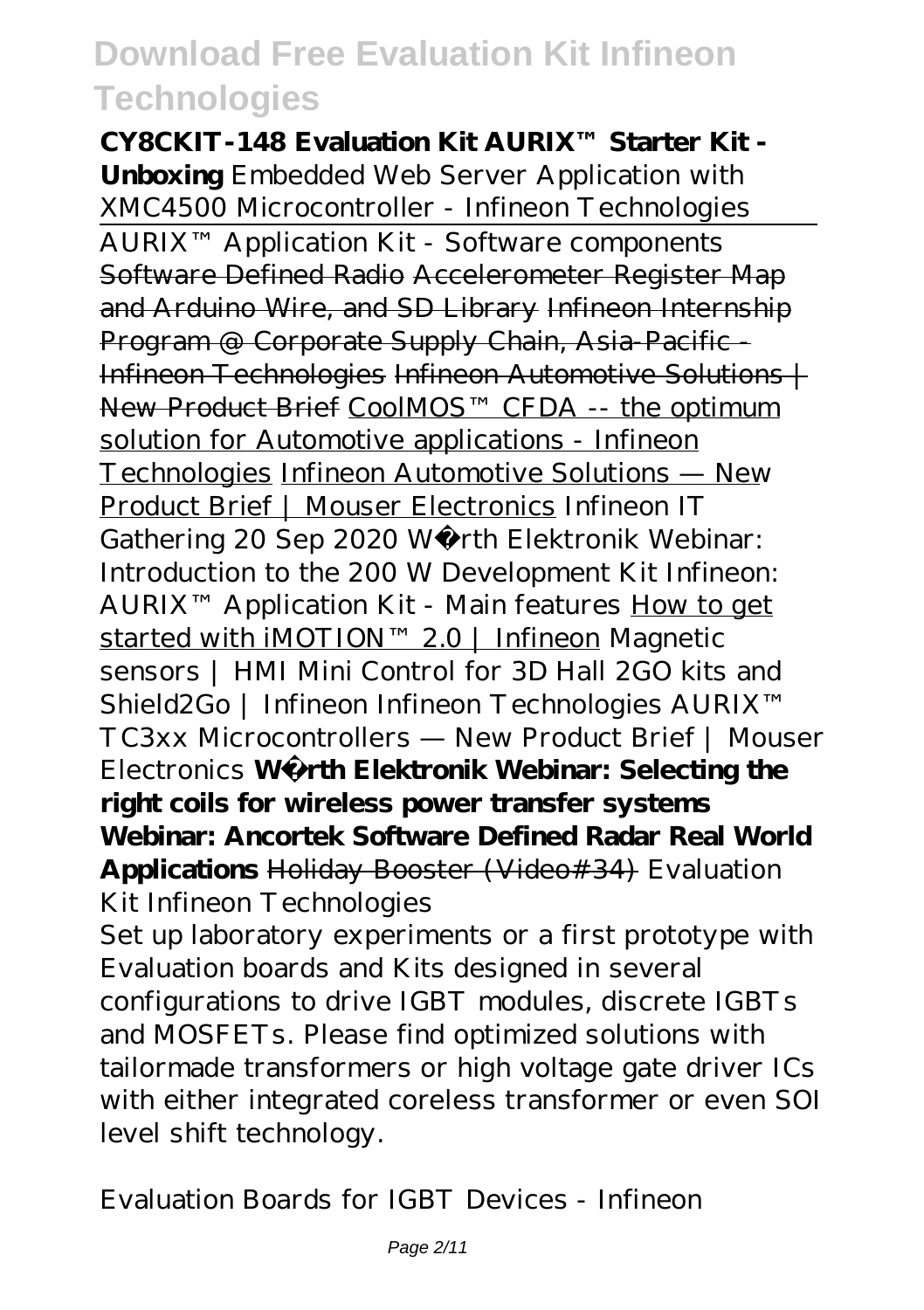#### *Technologies*

The OPTIGA™ TPM Evaluation Kit includes everything you need in order to start you evaluation with OPTIGA™ TPM SLM 9670 immediately. Complemented with an easy-to-use Quick Start Guide and a link to stepby-step instructions for: OPTIGA™ TPM on GNU / Linux based systems by using the Open Source TPM Software Stack 2.0 (TSS 2.0)

*OPTIGA™ TPM Evaluation Kit - Infineon Technologies* The flex evaluation kit allows simple and easy evaluation of XENSIV™ MEMS microphone IM69D120. The flex board can be easily connected to audio testing setup. The evaluation kit includes five IM69D120 mounted on flex board and one adapter board.

*EVAL\_IM69D120\_FLEXKIT - Infineon Technologies* Infineon XMC™4700/4800 Relax & Relax Lite Evaluation Kits are both equipped with either the ARM® Cortex®-M4 based XMC4700 or XMC4800 microcontrollers (MCUs) from Infineon Technologies. These kits are designed to evaluate the capabilities of the XMC4700 and XMC4800 MCUs and the powerful, free-of-charge toolchain DAVE™3.

#### *XMC™4700/4800 Lite Evaluation Kits - Infineon Technologies ...*

The connected home security evaluation kit with OPTIGA™ Trust M for Raspberry Pi is an easy-to-use development tool that enables customers to achieve end-to-end security capabilities complying with the Connected Home over IP project of the Zigbee Alliance.

*Connected home security evaluation kit with ... -* Page 3/11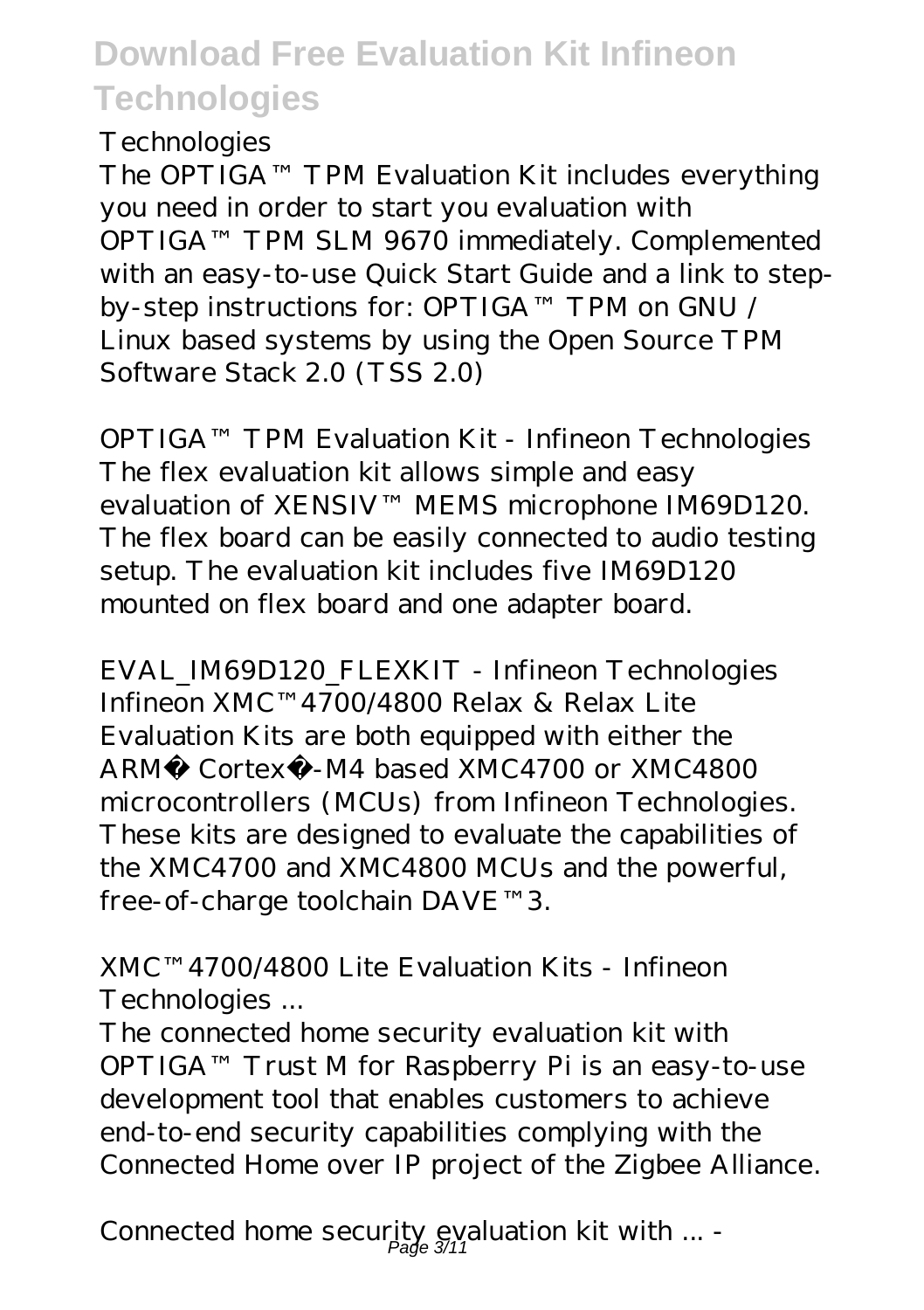#### *infineon.com*

Infineon Technologies MERUS™ EVAL\_AUDIO\_MA12070 Evaluation Kit is designed to quickly and easily demonstrate the highly power efficient MERUS™ MA12070 analog input multilevel class D amplifier IC 2x80W.

#### *Infineon Technologies MERUS™*

*EVAL\_AUDIO\_MA12070 Evaluation Kit* Evaluation kit for EiceDRIVER™ 2EDN7524G dualchannel low-side non-isolated gate driver IC. This evaluation kit provides a test platform for Infineon's dual-channel non-isolated gate driver IC EiceDRIVER™ 2EDN7524R in TSSOP 8pin package. The complete driving circuitry is integrated into the board to allow a simple and practical step-by-step discovery of the 2EDN7524R characteristic and to evaluate the influence of the surrounding driving circuitry on the signal delivered to the load.

### *KIT\_DRIVER\_2EDN7524G - Infineon Technologies*

The new HybridKIT Drive is an easy to use evaluation kit for a B6-bridge xEV main inverter application. It is equipped with the latest Infineon power module setting a new market benchmark: HybridPACK™ Drive FS820R08A6P2B. The evaluation kit HybridKIT Drive is intended to demonstrate the outstanding performance of the latest Infineon IGBT generation EDT2 combined with the latest module

#### *HYBRID KIT DRIVE - Infineon Technologies*

The MERUS™ amplifier KIT is the world's first 100 percent self-contained Arduino audio board offering stand-alone audio at boom box power levels in such a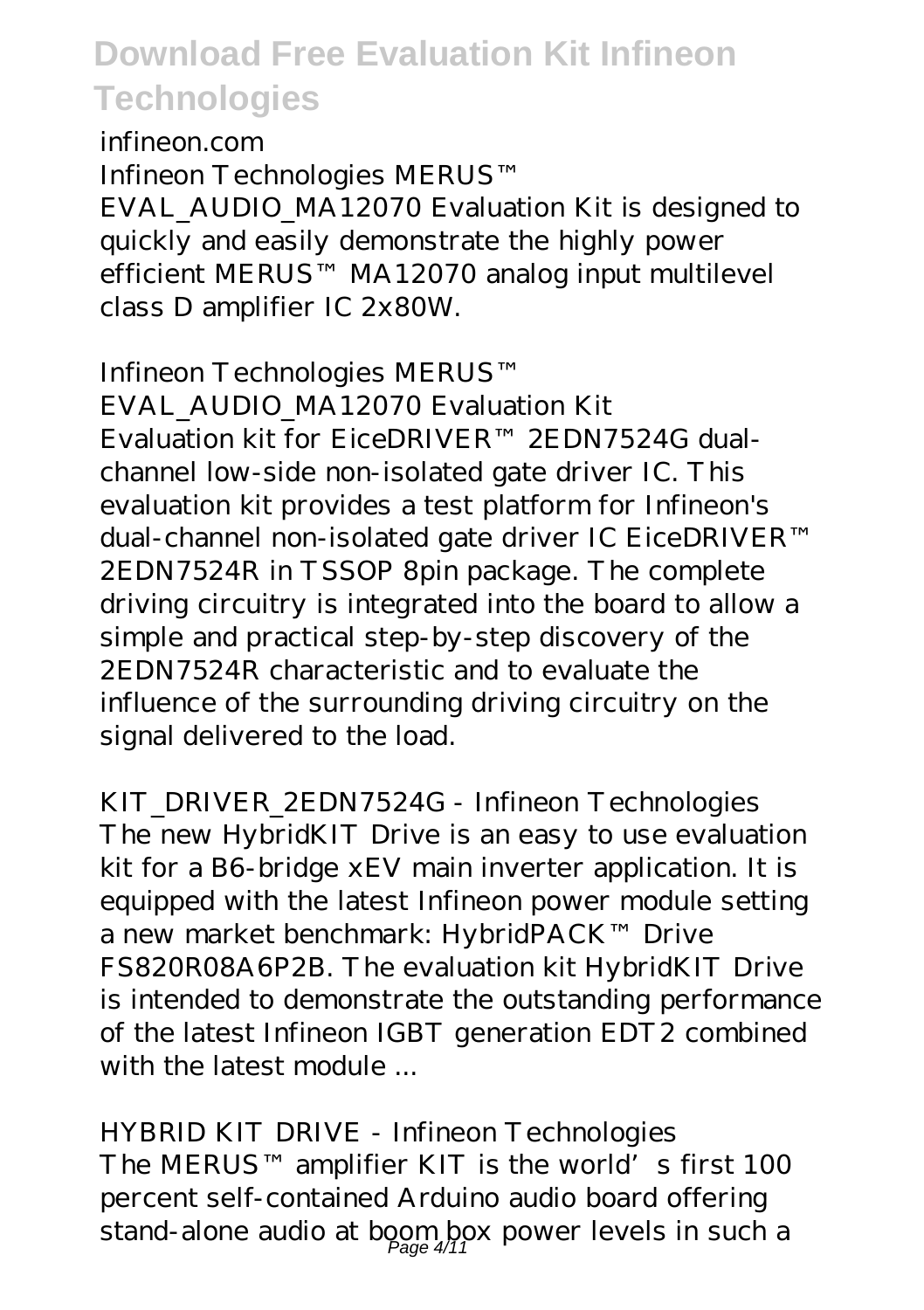small form factor. This audio power amplifier board brings the Infineon proprietary multilevel technology to Arduino users and makers. It is intended for loudspeaker building and standalone music playback with minimum size and consumption, state-of-the-art power efficiency and good audio quality.

*KIT\_ARDMKR\_AMP\_40W - Infineon Technologies* The MERUS™ audio amplifier HAT ZW is the world's first 100% self-contained Raspberry Pi audio HAT offering high definition audio at boom box power levels in such a small form factor. This audio power amplifier board brings the Infineon proprietary multilevel technology to Raspberry Pi users and makers. It is intended for loudspeaker building and wireless music streaming with minimum size ...

*KIT\_40W\_AMP\_HAT\_ZW - Infineon Technologies* Infineon Technologies TLE5501 Evaluation Kit is designed for the evaluation of TLE5501 TMR based angle sensor.

#### *TLE5501 Evaluation Kit - Infineon Technologies | Mouser ...*

Infineon Technologies TLE9855QX Evaluation Kit is designed to quickly and easily demonstrate the TLE9855 H-Bridge MOSFET Driver IC that integrates an ARM® Cortex® M0 core with an NFET driver.

#### *TLE9855QX Evaluation Kit - Infineon Technologies | Mouser*

Infineon Technologies MERUS™ Evaluation Kits are designed to demonstrate the MERUS™ Audio MA 1 2040, MA 1 2040P MA 1 2070, and MA 1 2070P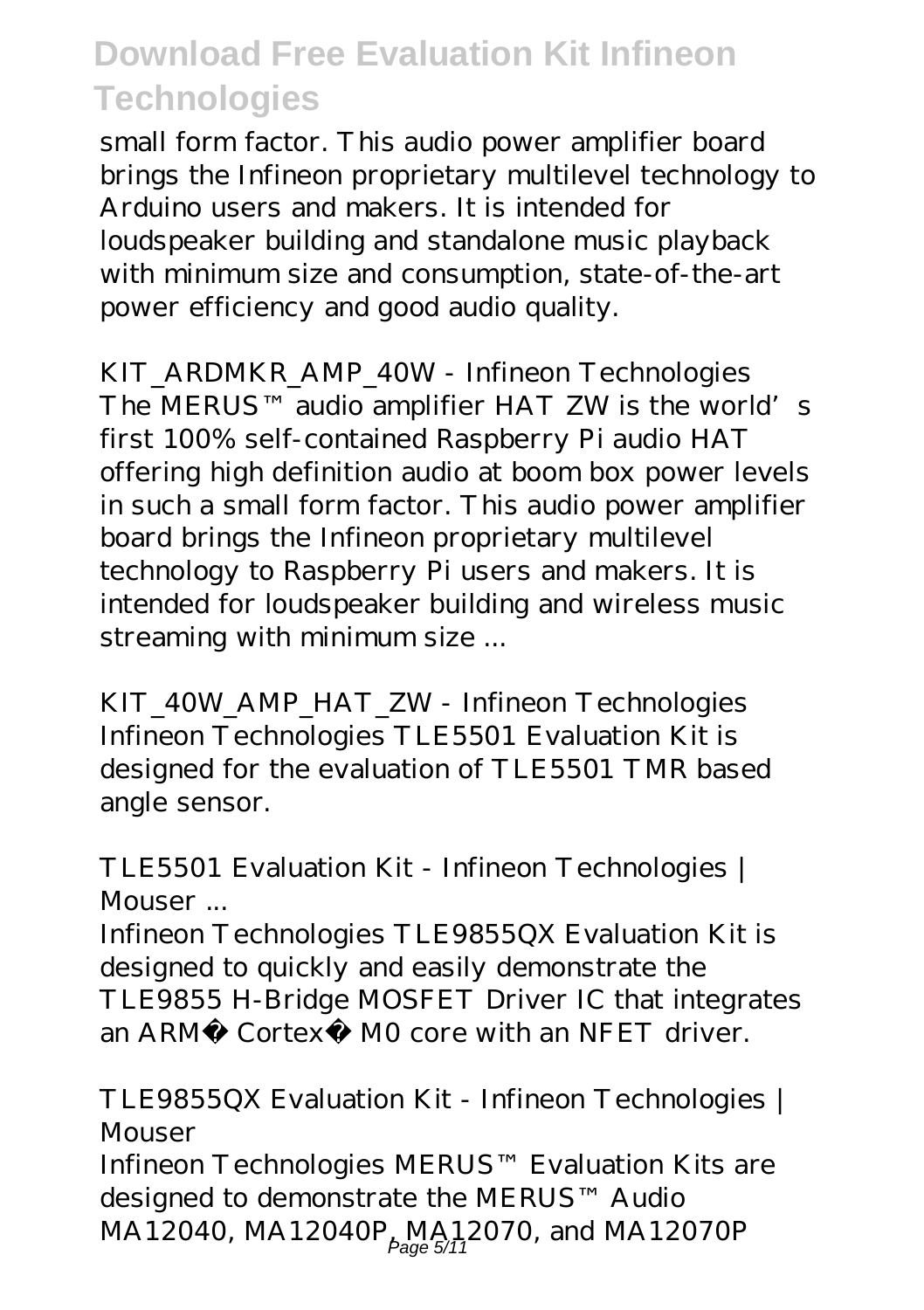amplifiers. The Kits offer a variety of digital/analog input, output, and setup/selection features.

#### *MERUS Evaluation Kits - Infineon Technologies | Mouser*

Description: AURIX TM TC275 lite kit is equipped with a 32-Bit Single-Chip AURIX TM TriCore TM based-Microcontroller Aurix TM TC275. It can be used with a range of development tools including AURIX TM Development Studio, Infineon's free of charge Eclipse based IDE, or the Eclipse based " FreeEntryToolchain" from Hightec/PLS/Infineon

*KIT\_AURIX\_TC275\_LITE - Infineon Technologies* Infineon XMC™4500 Basic Kit and XMC4500 Enterprise Kit are Hexagon Application Kits designed to evaluate the XMC4500 ARM ® Cortex ®-M4 microcontrollers (MCUs).These Infineon kits come with an XMC4500 General Purpose CPU board that houses the XMC4500 MCU and three satellite connectors for application expansion.

#### *Infineon Technologies XMC™4500 Evaluation Boards and Kits*

Compatible to Infineon Power Boards (e.g. Power board from XMC750 Watt Motor Control Application Kit) Fully supported by DAVE™ with Motor Control APPs library Parametrics

#### *KIT\_XMC4400\_DC\_V1 - Infineon Technologies* Infineon Technologies MERUS™

EVAL\_AUDIO\_MA12070P Evaluation Kit is configured to evaluate the operation of the highly power-efficient MERUS™ MA12070P digital input multilevel class D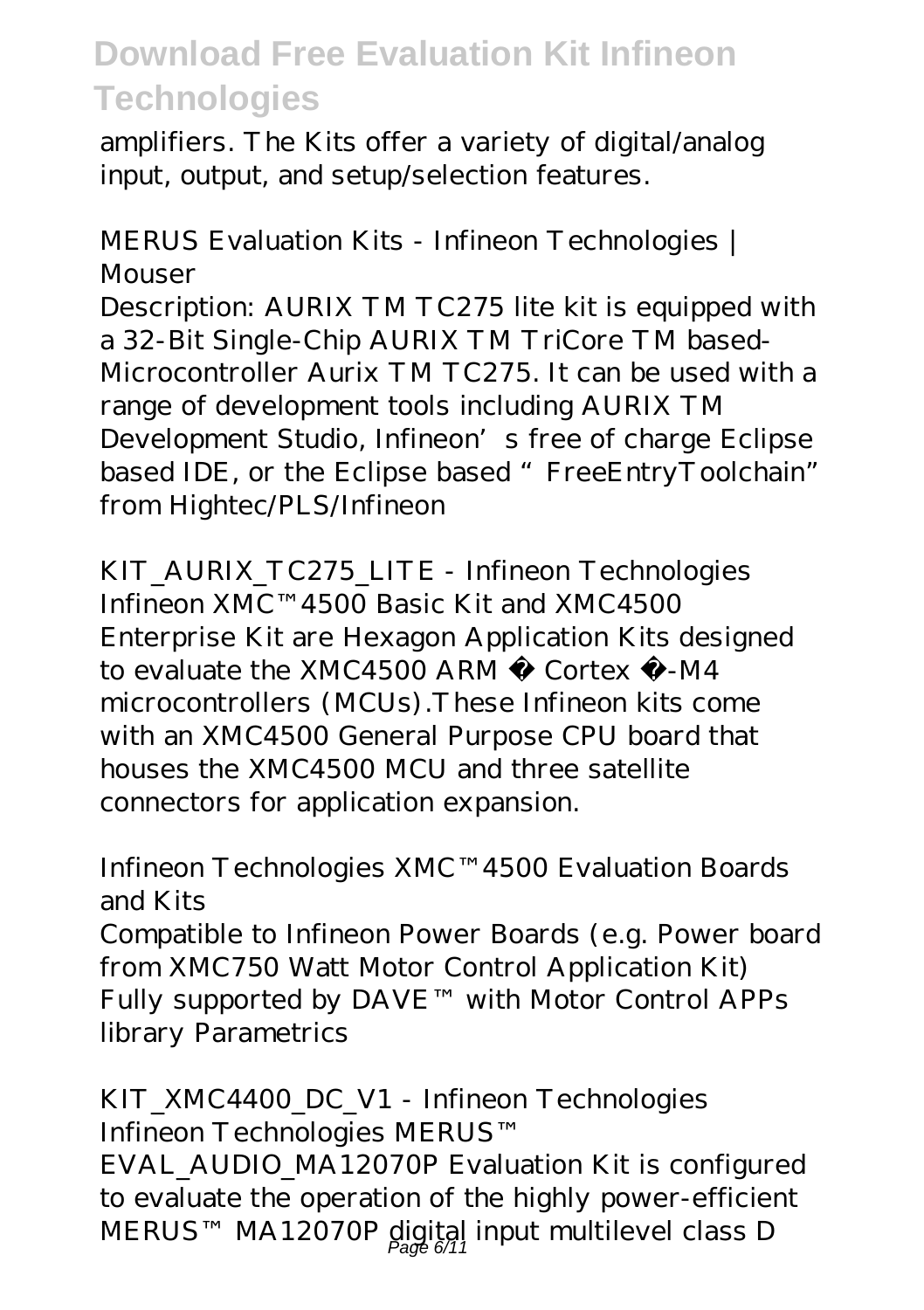amplifier IC 2x80W.

### *MERUS EVAL\_AUDIO\_MA12070P Evaluation Kit - Infineon ...*

Infineon XMC™1000 Evaluation Kits deliver XMC1000 series MCUs based on ARM® Cortex®-M, with included DAVE framework. The Infineon XMC1000 microcontroller family offers current 8-bit users a new opportunity to enjoy 32-bit power, without having to compromise on price or ease-of-use.

#### *XMC™1000 Evaluation Kits - Infineon Technologies | Mouser ...*

Infineon Technologies OPTIGA™ Trust E Evaluation Kit evaluates and demonstrates the OPTIGA™ Trust E authentication device. This kit features a PC plug-in board based on XMC4500 microcontroller and comes with software providing the user an intuitive graphical user interface.

This document brings together a set of latest data points and publicly available information relevant for Technology Industry. We are very excited to share this content and believe that readers will benefit from this periodic publication immensely.

This book discusses advances in smart and sustainable development of smart environments. The authors discuss the challenges faced in developing sustainable smart applications and provide potential solutions. The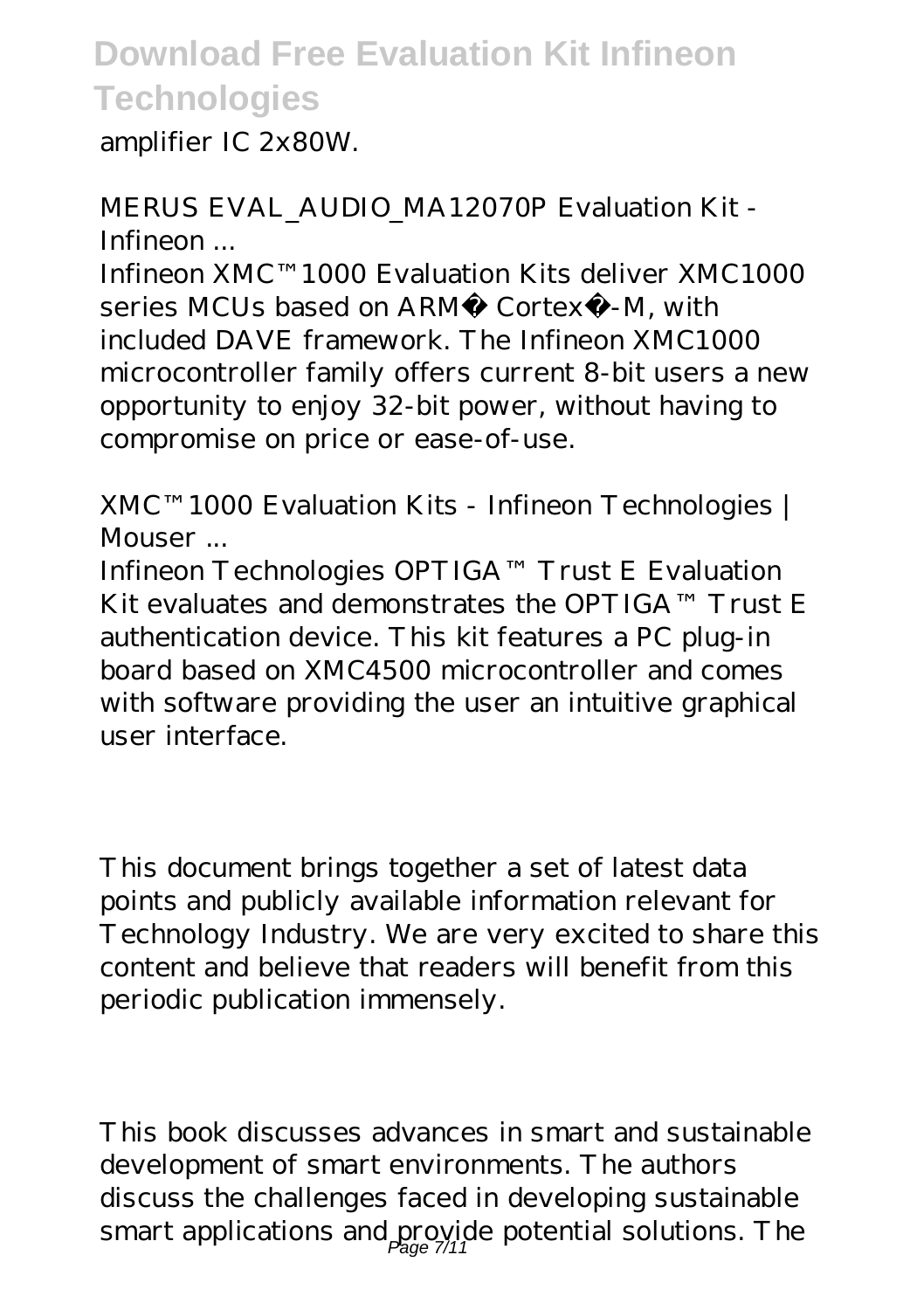solutions are aimed at improving reliability and security with the goal of affordability, safety, and durability. Topics include health care applications, sustainable smart transportation systems, intelligent sustainable wearable electronics, and sustainable smart building and alert systems. Authors are from both industry and academia and present research from around the world. Addresses problems and solutions for sustainable development of smart cities; Includes applications such as healthcare, transportation, wearables, security, and more; Relevant for scientist and researchers working on real time smart city development.

Automotive systems engineering addresses the system throughout its life cycle, including requirement, specification, design, implementation, verification and validation of systems, modeling, simulation, testing, manufacturing, operation and maintenance.This book the third in a series of four volumes on this subject features 11 papers, published between 1999-2010, that address the challenges and importance of systems modeling, stressing the use of advanced tools and approaches. Topics covered include: Automotive systems modeling; Model-based design culture; Applications

In this book, nine papers focusing on different fields of power electronics are gathered, all of which are in line with the present trends in research and industry. Given the generality of the Special Issue, the covered topics range from electrothermal models and losses models in semiconductors and magnetics to converters used in high-power applications. In this last case, the papers address specific problems such as the distortion due to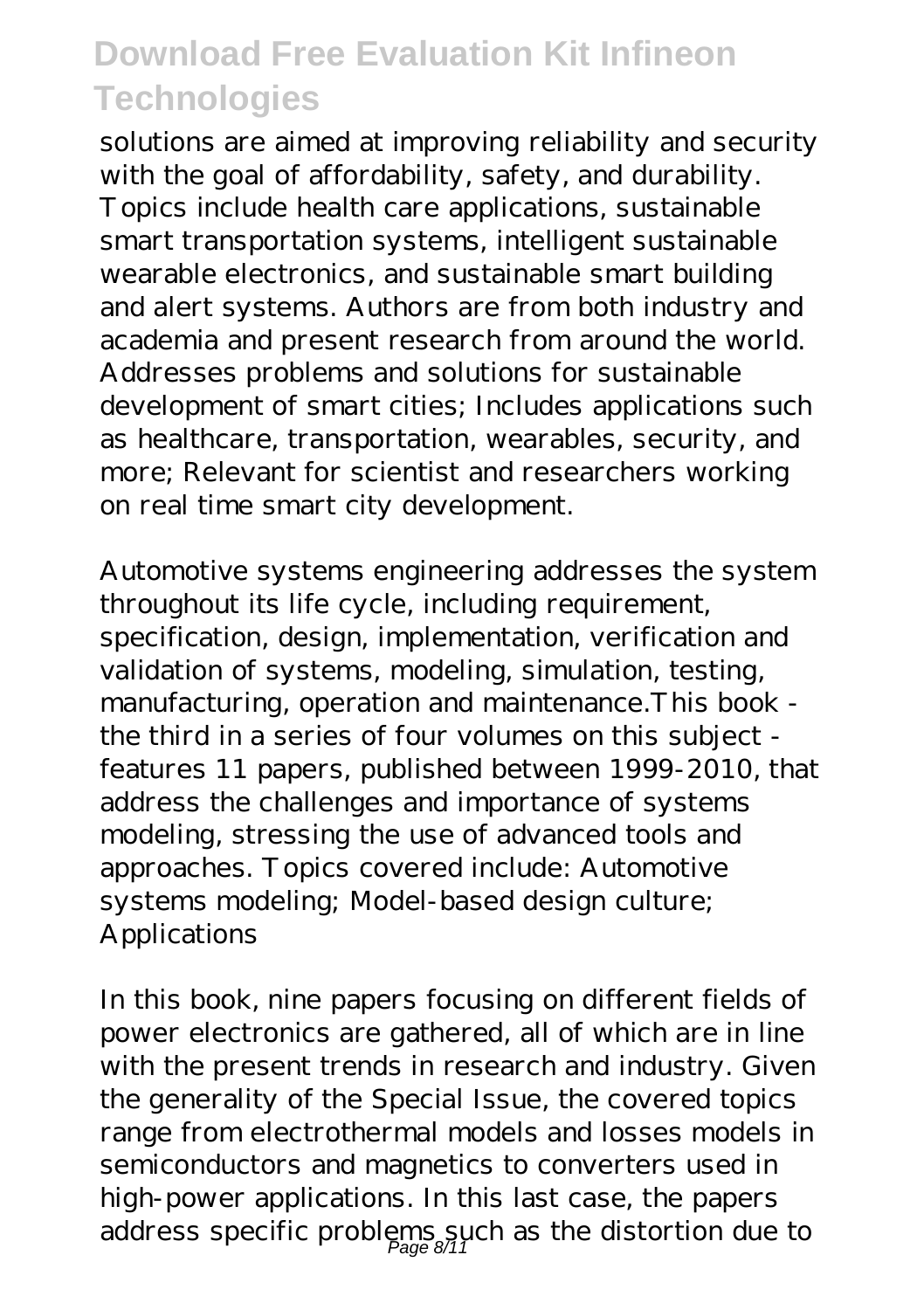zero-current detection or fault investigation using the fast Fourier transform, all being focused on analyzing the topologies of high-power high-density applications, such as the dual active bridge or the H-bridge multilevel inverter. All the papers provide enough insight in the analyzed issues to be used as the starting point of any research. Experimental or simulation results are presented to validate and help with the understanding of the proposed ideas. To summarize, this book will help the reader to solve specific problems in industrial equipment or to increase their knowledge in specific fields.

The Designer's Guide to the Cortex-M Family is a tutorial-based book giving the key concepts required to develop programs in C with a Cortex M- based processor. The book begins with an overview of the Cortex- M family, giving architectural descriptions supported with practical examples, enabling the engineer to easily develop basic C programs to run on the Cortex- M0/M0+/M3 and M4. It then examines the more advanced features of the Cortex architecture such as memory protection, operating modes and dual stack operation. Once a firm grounding in the Cortex M processor has been established the book introduces the use of a small footprint RTOS and the CMSIS DSP library. With this book you will learn: The key differences between the Cortex M0/M0+/M3 and M4 How to write C programs to run on Cortex-M based processors How to make best use of the Coresight debug system How to do RTOS development The Cortex-M operating modes and memory protection Advanced software techniques that can be used on Cortex-M microcontrollers How to optimise DSP code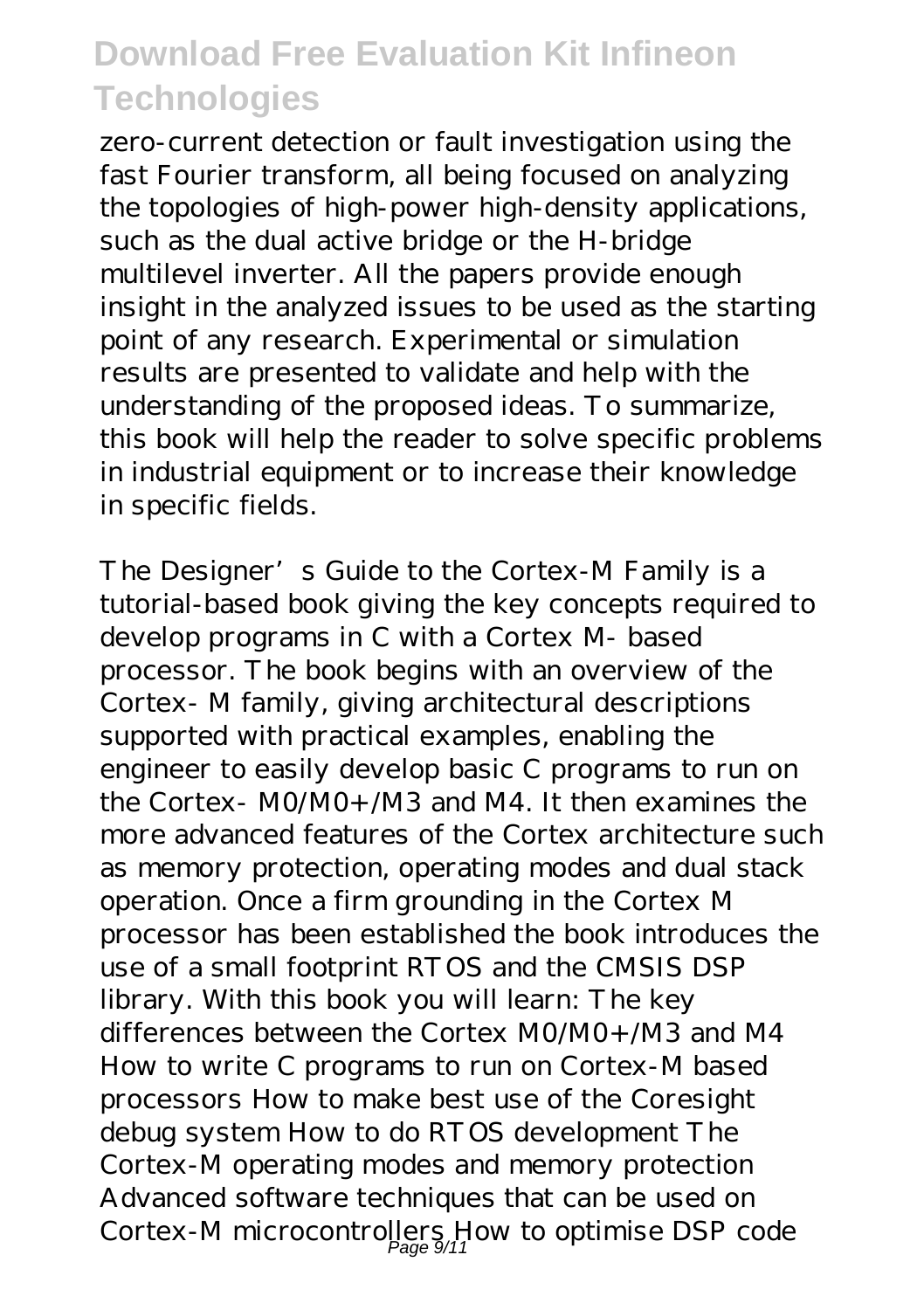for the cortex M4 and how to build real time DSP systems An Introduction to the Cortex microcontroller software interface standard (CMSIS), a common framework for all Cortex M- based microcontrollers Coverage of the CMSIS DSP library for Cortex M3 and M4 An evaluation tool chain IDE and debugger which allows the accompanying example projects to be run in simulation on the PC or on low cost hardware

It is almost impossible to imagine life today without the electronics, communications and networks we have all come to take for granted. The 6G network is currently under development and some chips able to operate at the Terahertz (THz) scale have already been introduced, so the next decade will probably see the consolidation of 6G-based technology, as well as many compliant devices. This book presents the proceedings of the 11th International Conference on Electronics, Communications and Networks (CECNet 2021), initially planned to be held from 18-21 November 2021 in Beijing, China, but ultimately held as an online event due to ongoing COVID-19 restrictions. The CECNet series is now an established annual event attracting participants in the interrelated fields of electronics, computers, communications and wireless communications engineering and technology from around the world. Careful review by program committee members, who took into consideration the breadth and depth of those research topics that fall within the scope of CECNet, resulted in the selection of the 88 papers presented here from the 325 submissions received. This represents an acceptance